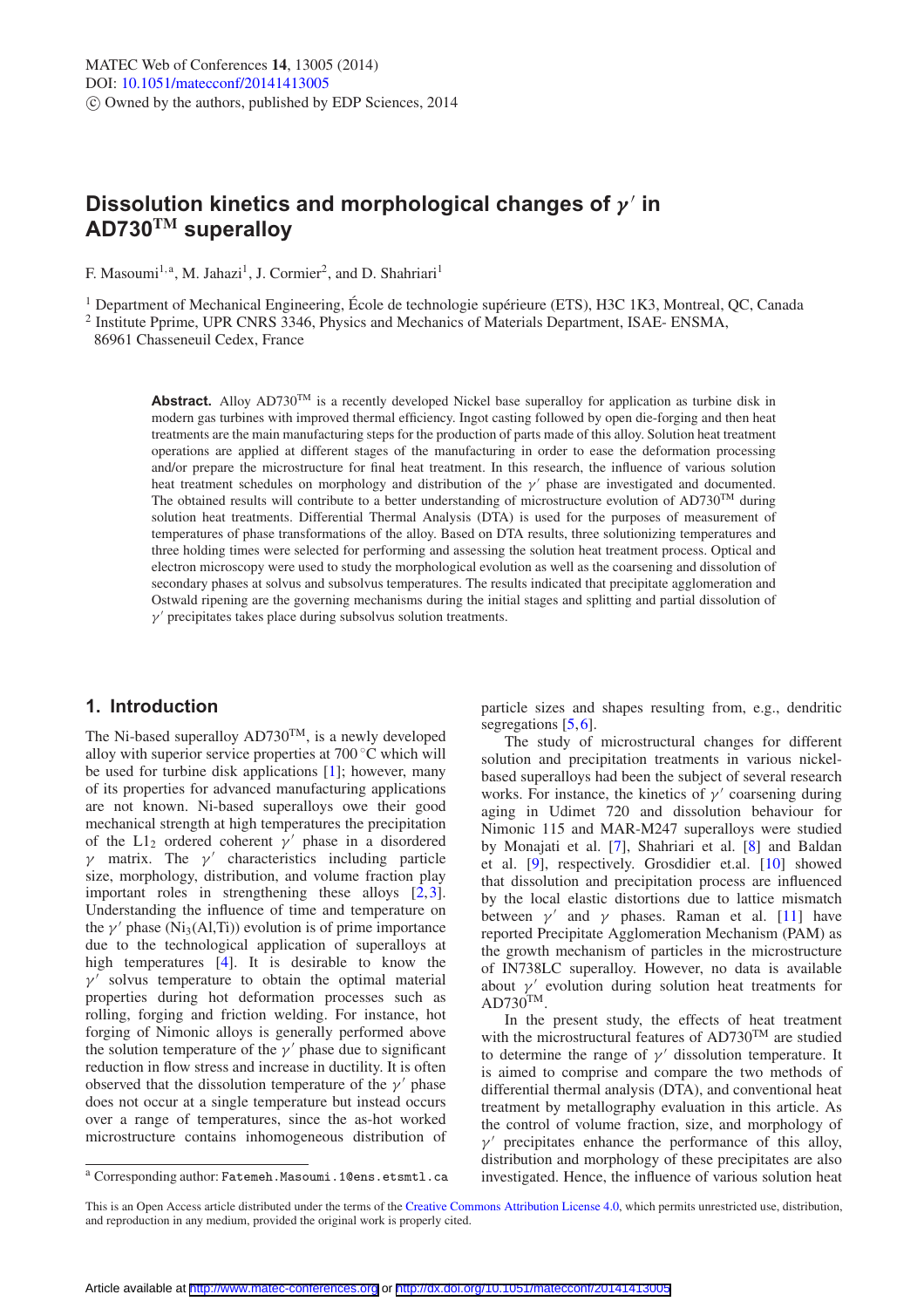Table 1. Chemical composition of AD730<sup>TM</sup> (wt%) [\[1](#page-5-0)].

| Ni     | Fe. | ്റ : | $\int$ | Mo | $W = 41$                        | $\mathbf{E}$ |  |
|--------|-----|------|--------|----|---------------------------------|--------------|--|
| – Base |     |      |        |    | 4 8.5 15.7 3.1 2.7 2.25 3.4 1.1 |              |  |

treatments on microstructural evolution of  $AD730^{TM}$  is considered. Specifically, the dissolution behaviour of  $\nu'$ under different experimental conditions is determined and the operating mechanisms are discussed.

# **2. Experimental procedures**

### **2.1. Material**

The chemical composition of AD730<sup>TM</sup> material used in this study is given in Table 1. Specimens with dimensions of  $5 \times 5 \times 5$  mm<sup>3</sup> were used as samples for heat treatments.

### **2.2. Thermal analysis**

The DTA was carried out using Diamond TG/DTA PerkinElmer with Pt crucible and flowing air atmosphere. The DTA samples  $(2 \times 2 \times 0.5 \text{ mm}^3)$  were heated at a rate of  $120^{\circ}$ C/min up to  $1180^{\circ}$ C and cooled down to the room temperature by the same rate. Samples for heat treatment trials were prepared by cutting small pieces from the material. Holes of 2 mm in diameter were drilled in the center of one face to a depth of 2 mm for insertion of a thermocouple. All tests were conducted on the samples with the thermocouples attached. In order to study the effect of solution temperature on  $\gamma'$  dissolution, three treatment cycles at  $1080^\circ\text{C}$ ,  $1100^\circ\text{C}$ ,  $1110^\circ\text{C}$  were selected. The specimen were held for three different times (1.5-min, 30-min, 60-min) at the corresponding temperature and then quenched in iced salt water by a rate of  $300^{\circ}$ C/s. For each test the heating and cooling profile were recorded by a computer- aided electronic device using attached thermocouple to the specimen.

### **2.3. Metallography**

For microstructure studies, the samples were mounted and polished using standard metallographic techniques. After etching, the specimens' microstructures were studied by optical and scanning electron microscopy (SEM). The effects of high temperature exposures for long as well as short durations on initial microstructure were studied. Characterization of the size and morphology of the precipitate particles was conducted at micro scales using Hitachi SU70 SEM in secondary electron (SE) mode. The back-scattered electrons (BSE) images are recorded from polished cross sections by use of a backscattered electron detector attached to SEM. In addition, distribution mapping of the different chemical elements constituting the specimen obtained by Energy Dispersion Spectrometer (EDS) in back-scattered electrons (BSE) mode. Analyses were carried out at the microscopic scale using small and high magnification SEM images such as 2000x, 50000x and 100000x to investigate  $\gamma'$  morphology. The average dimensions and volume fraction of the  $\gamma'$  precipitates were quantified using digitized images and standard image analysis software.

<span id="page-1-0"></span>

Figure 1. SEM microstructure of the as-received AD730<sup>TM</sup> alloy showing primary and secondary  $\gamma'$ .

<span id="page-1-1"></span>

**Figure 2.** SEM microstructure of the as-received AD730<sup>TM</sup> alloy showing tertiary  $\gamma'$ .

# **3. Results and discussions**

#### **3.1. As-received material characterization**

The as-received materials were as-forged, heat treated at  $1080\degree$ C for 4 hours and then air cooled. The microstructure of AD730<sup>TM</sup> consists of Ni-based austenitic matrix  $\gamma$ , primary  $\gamma'$  precipitates most of them present at the grain boundaries, secondary and tertiary  $\gamma'$  and two types of carbides (see Figs. [1](#page-1-0) and [2\)](#page-1-1). The average size of the primary, secondary and tertiary  $\gamma'$  were determined to be  $1.4 \mu m$ , 400 nm and 30 nm, respectively. Primary  $\gamma'$  precipitates are oval and have irregular shapes and secondary and tertiary ones are either spherical or cuboidal. The carbides (MC) formed during solidification usually exhibit coarse, random, and globular or blocky and script morphology located inside the  $\gamma$  matrix as well as at the grain boundaries. The second type of carbides is  $M_{23}C_6$ which precipitate as films, globules, platelets, lamellae, cells, and usually form at grain boundaries [\[12](#page-5-11)[,13](#page-5-12)]. They are smaller than MC types and very close to each other so that their possible merging at high temperature substantially reduces the creep life and ductility. On the other hand, as the morphology of the  $M_{23}C_6$  after the second heat treatment cycle is globular and they are located along the grain boundaries, thus, less harmful effects on the hot workability are expected  $[6,13]$  $[6,13]$  $[6,13]$ . These two types of carbides are shown in Fig. [3.](#page-2-0) The X-ray mapping results (see Fig. [4\)](#page-2-1) shows that MC carbide particles mainly consist of TiC and NbC whilst the  $M_{23}C_6$  particles contain significant amounts of (Cr, Mo, W) (see Fig. [5\)](#page-2-2). The average grain size of as-received  $AD730^{TM}$  was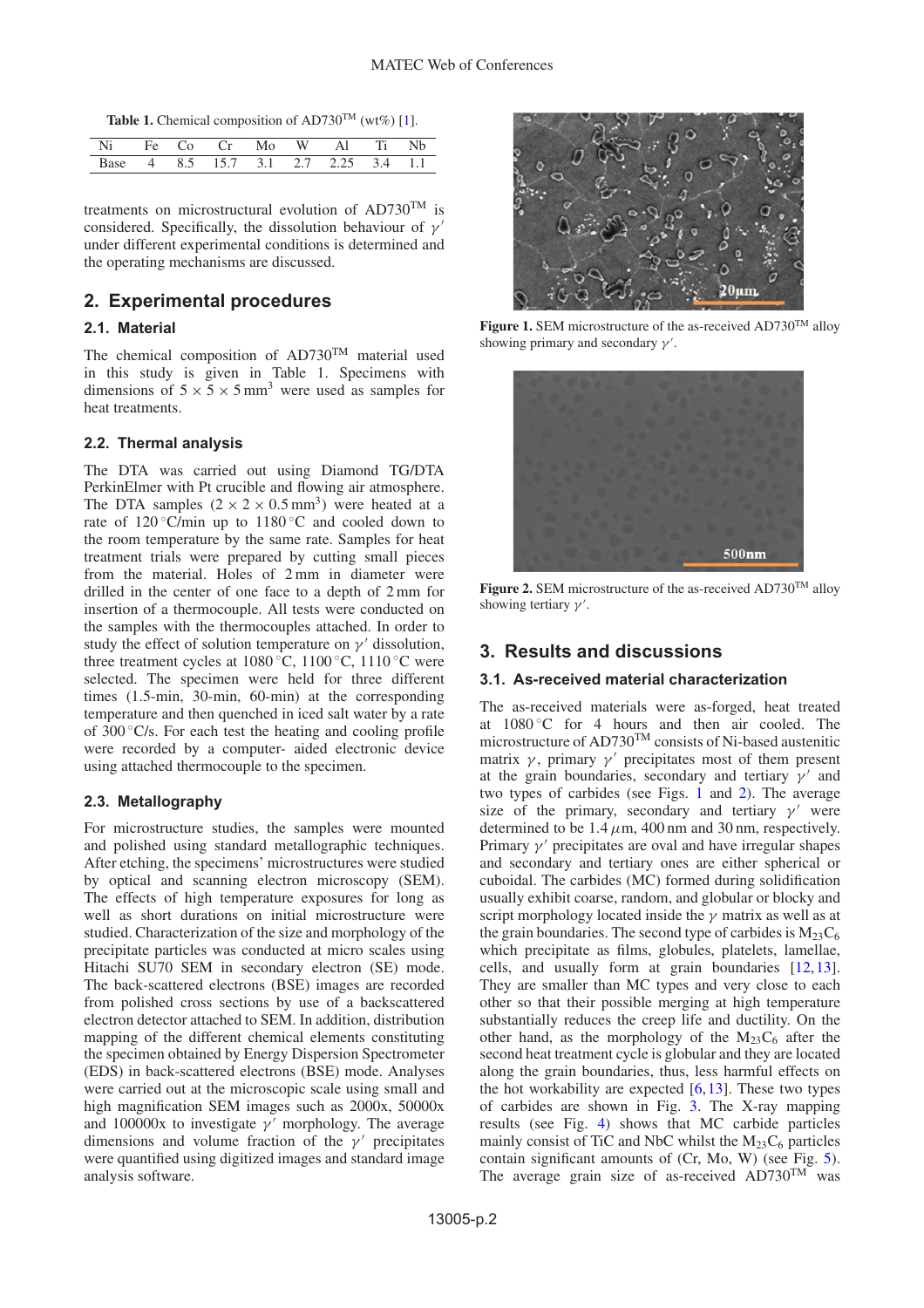<span id="page-2-0"></span>

Figure 3. BSE micrograph of carbides in AD730<sup>TM</sup>.

<span id="page-2-1"></span>

**Figure 4.** BSE/EDS X-ray maps of the MC carbides indicating they mainly consist of Ti-.

<span id="page-2-2"></span>

**Figure 5.** BSE/EDS X-ray maps of the MC carbides indicating they mainly consist of Cr-.

determined according ASTM E112, E930, and E1181 test methods. The average size of the smallest grains is  $3 \mu$ m, and that of the largest grains is  $19 \mu$ m. After applying three solution treatments, several microstructural changes were observed. Two different modes of coarsening, precipitate Ostwald ripening and agglomeration, were seen during the initial stages of solution treatments.  $\gamma'$  particles were splitted or dissolved after reaching a critical size  $(∼2–3 μm)$ .

### **3.2. DTA analyses**

Figure [6](#page-2-3) shows the differential thermal analysis (DTA) data obtained during heating and cooling cycles with various endothermic and exothermic peaks. The DTA

<span id="page-2-3"></span>

**Figure 6.** DTA curves showing the various reactions that occur upon (C) cooling and (H) heating of AD730<sup>TM</sup>.

<span id="page-2-4"></span>Table 2. Average precipitate size data in AD730<sup>TM</sup> samples solutionized for various times at three different temperatures.

| solutionizing time (min) | 1.5                             | 30    | 60    |  |  |  |
|--------------------------|---------------------------------|-------|-------|--|--|--|
| Temp $(^{\circ}C)$       | Average particle size $(\mu m)$ |       |       |  |  |  |
| 1080                     | 1.311                           | 1.334 | 1.545 |  |  |  |
| 1100                     | 1.442                           | 1.579 | 1.359 |  |  |  |
| 1110                     | 1.387                           | 1.085 | 1.021 |  |  |  |

peaks are matched to their specific reactions knowing the phases present in the microstructure and the approximate temperatures at which they form [\[14\]](#page-5-13). They here correspond to the solvus temperatures of  $\gamma'$ . Two peaks of interest are highlighted in Fig. [6.](#page-2-3) The small initial peak (1) at approximately 1044 °C in cooling and peak  $(2)$  at  $1099\degree C$  in heating correspond to the precipitation and dissolution of  $\gamma'$ , respectively.

#### **3.3. Effects of heat treatment cycles on dissolution kinetics of** *γ*

Solution heat treatments were carried out at three different temperatures (1080 °C, 1100 °C, 1110 °C) with three holding times (1.5-min, 30-min, 60-min), to determine the temperature for complete dissolution of  $\gamma'$  and to investigate the morphological evolution of  $\nu'$  precipitates during various solution treatments. During cooling, the rapid quenching by iced salt water prevented any substantial phase growth which allows comparison of microstructures immediately after treatments.

The average precipitate sizes measured from the resultant microstructures, are given in Table [2.](#page-2-4) The results show solutionizing at 1080 °C, 1100 °C, and 1110 °C for various time intervals led to gradual precipitate coarsening and dissolving. As a result of the exposure of the alloy to high temperatures for extended periods of time, coarsening, coalescence, and agglomeration of the primary  $\gamma'$  precipitate clearly increased at the expense of the small particles known as secondary and tertiary  $\gamma'$  (see Figs.  $7-9$ ). Two different  $\gamma'$  precipitate growth processes were observed: merging of secondary precipitates to produce larger ones that is, both the secondary and primary precipitate particles coarsen with temperature and time by the particle agglomeration mechanism (PAM), and coarsen through solute absorption from the matrix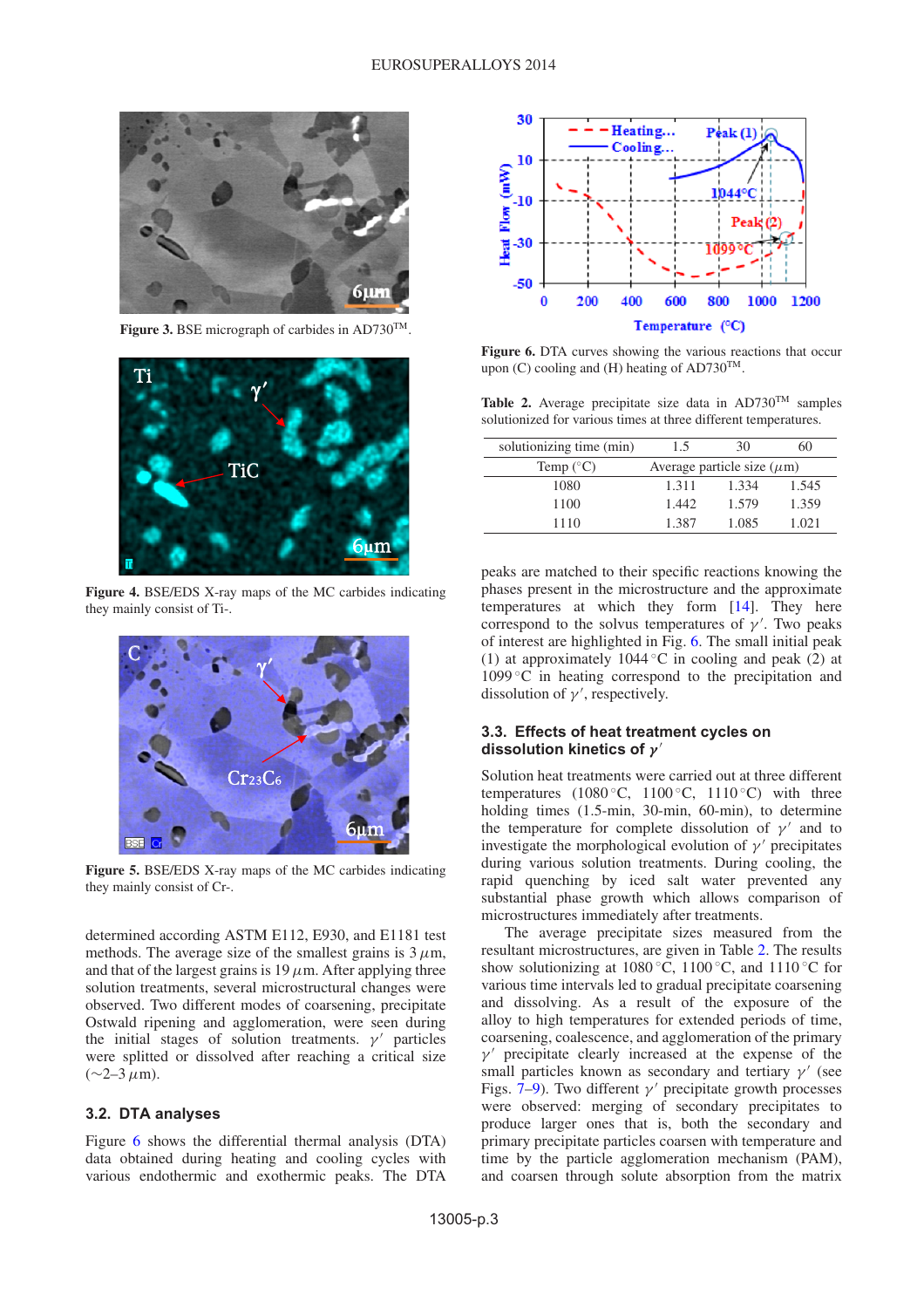<span id="page-3-0"></span>

**Figure 7.** Ostwald ripening as a coarsening mechanism for sample heat treated at 1080 ℃ for 4 h and air quenched.

<span id="page-3-2"></span>

**Figure 8.** Agglomeration as a coarsening mechanism for sample heat treated at 1080 ℃ for 4 h and air quenched.

<span id="page-3-1"></span>

**Figure 9.** Figure showing necking for agglomeration of particles for sample heat treated at 1080 ◦C for 4 h and air quenched then solution heat treated at 1100 ℃ for 1.5 min and water quenched.

(Ostwald Ripening) (see Figs. [7–](#page-3-0)[9\)](#page-3-1). During long periods of solutionizing, coarsening of large precipitates is known to be at the expense of small ones, by the diffusion flux from the small to the large particles, leading to coarsening. Fig. [7](#page-3-0) and Fig. [8](#page-3-2) also show denuded zones from the fine particles around primary  $\gamma'$  during these heat treatments. In addition, Fig. [1](#page-1-0) clearly shows selective coarsening of the precipitate along the grain boundaries, particle agglomeration. Nucleation and growth of precipitates along the grain boundary is known to occur. It can be expected that the precipitates that nucleate on dislocations and grain boundaries grow faster than the precipitates within the grains due to enhanced diffusion of solute atoms in those regions. From the coarsening of precipitates on high angle  $\gamma$  grain boundaries, it can be deduced that there is enhanced solute atom diffusion flux along the particle/matrix interface as soon as two particles are agglomerated. Raman and Balikci [\[11\]](#page-5-10) reported that PAM rather than Ostwald-ripening mechanism operated in the  $\gamma'$  coarsening process. However, both coarsening mechanisms have been observed in this study. Furthermore, Raman [\[11\]](#page-5-10) indicate smaller particles migrate as a whole to the nearby coarse particles and join with them, or coalesce with nearby fine ones as well, at relatively high temperatures. This points to the fact that the matrix is considerably softened to enable such migration. However, the occurrence of necking through interaction of diffusion fields between two particles is probably the mechanism of agglomeration in this research rather than migration of the entire particle. Figure [7](#page-3-0) and Fig. [8](#page-3-2) show, there are denuded zones from the fine particles around primary and secondary  $\gamma'$  during subsolvus heat treatments  $(1080 °C)$  and  $1100 °C$ ). Simultaneously, it appears that tertiary  $\gamma'$  merge to the primary ones periphery (see Fig. [8\)](#page-3-2). In addition, agglomeration takes place between primary particles (see Fig. [8\)](#page-3-2). Since these precipitated particles are close enough to each other, they coalesce forming one particle. Essentially the process involves the overlapping of diffusion fields of the precipitated particles, but not necessarily physical contact in the initial stages. Once the particles have coalesced, the resulting particle shape is then considered to change rapidly to the equilibrium shape by particle/matrix surface diffusion. When the particles touch each other, the coalescence of particles takes place by migration of the interface between them towards the smaller particle. This may be due to the rapid diffusion along the particle/matrix interface as soon as a neck is formed between the two particles. So, agglomeration or coalescence of precipitates creates fewer large particles. Figure [8](#page-3-2) and Fig. [9](#page-3-1) show neck formation between two adjacent  $\gamma'$  precipitates. Moreover, splitting and partial dissolution of  $\gamma'$  precipitates appears to take place during solution treatment. Initially, when the  $\gamma'$  phase nucleates, it attains spherical morphology to minimize the interfacial energy (dependent on surface area) since the contribution due to strain energy resulting from lattice misfit is low (dependent on volume). With the increasing heating time and temperature, the shape of  $\nu'$  precipitates changes from spherical to cuboidal to array of cubes [\[17](#page-5-14)]. During growth, the contribution of strain energy increases and the precipitates attain cuboidal morphology. However, further growth will increase the strain energy and splitting occurs in order to reduce the strain energy. This is because the decrease in strain energy is larger than the increase in interfacial energy. Doi and coworkers [\[15\]](#page-5-15) proposed a theoretical model which agreed with the experimental investigations that the effect of strain resulting from lattice misfit can cause splitting of  $\gamma'$  precipitates into eight cuboids. The model also suggested that above a certain lattice misfit magnitude, the precipitates can split to form parallel platelets.  $\gamma'$  splitting phenomenon was also investigated by Hazotte [\[16](#page-5-16)] using finite element modelling and showed that the splitting of coherent  $\gamma'$  precipitates occurs due to the effect of strain energy. As Fig.  $10$  shows, in  $1110\degree$ C heat treatments, the primary  $\gamma'$  particles tend to break into smaller ones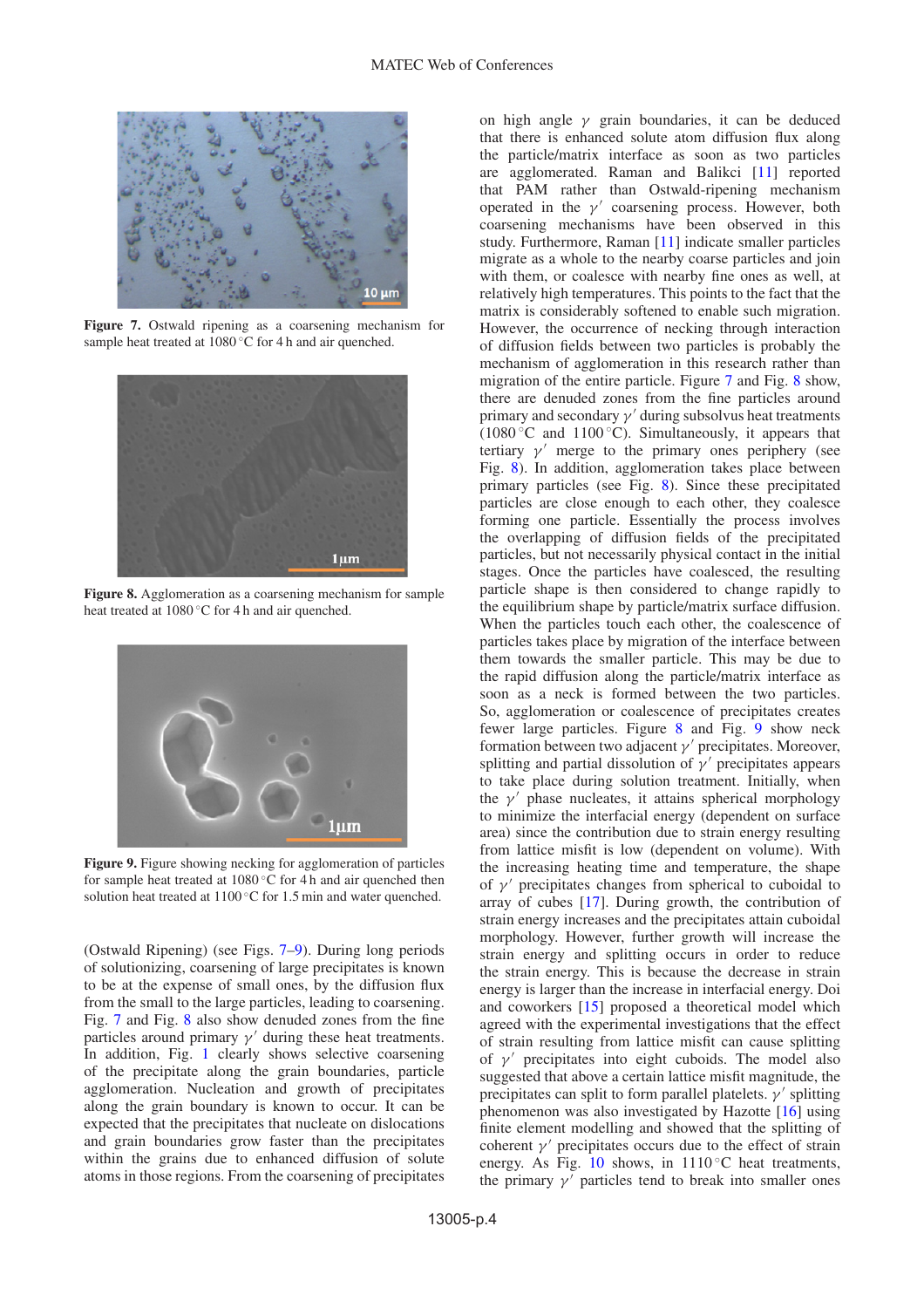<span id="page-4-0"></span>

**Figure 10.** Figure showing splitting of coarse particles into two fragments for sample heat treated at 1080 ◦C for 4 h and air quenched then solution heat treated at 1110 ℃ for 30 min and water quenched.

<span id="page-4-1"></span>

**Figure 11.** Figure showing dissolution for sample heat treated at 1080 ◦C for 4 h and air quenched then solution heat treated at 1110 °C for 60 min and water quenched.

and/or dissolve. Only dissolving and splitting was observed at this temperature and coarsening was not observed. Figure [11](#page-4-1) shows the minimum primary particle size of  $\gamma'$  (900 nm) and its volume fractions (0.3%) obtained for solution heat treatments at  $1110\degree$ C for 60 minute. Thus, it indicates that the extent of dissolution increases as a function of holding temperature and holding time.

#### **3.4. Suppressed** *γ* **nucleation**

The solution heat treatment at  $1110\degree$ C for 60 minute resulted in almost complete dissolution of primary  $\gamma'$ phase particles and caused very fine unimodal spherical  $\nu'$  particles to re-precipitate during cooling. Figure [12](#page-4-2) shows a large number of extremely fine  $\gamma'$  particles reprecipitated during subsequent cooling process. The size of the reprecipitated  $\gamma'$  is very fine, from a few nm to up to  $\sim$ 20 nm. The fine  $\gamma'$  reprecipitated under fast cooling is spherical in shape. The number density of reprecipitated fine  $\gamma'$  after solution heat treatment and quenching is very high. The spherical shape of the fine reprecipitated  $\gamma$ results from the small interfacial energy and elastic strain. The former was proportional to the  $\gamma/\gamma'$  interface area and the latter proportional to the volume of  $\gamma'$  particles. The elastic strain was determined mainly by the lattice mismatch between  $\gamma$  and  $\gamma'$  [\[17\]](#page-5-14). In view of the size, shape and distribution of the reprecipitated  $\gamma'$  particles, the value

<span id="page-4-2"></span>

**Figure 12.** Figure showing dissolution and reprecipitation for sample heat treated at 1080 ℃ for 4 h and air quenched then solution heat treated at 1110 ℃ for 60 min and water quenched.

of the lattice mismatch between the reprecipitated  $\gamma$  and  $\gamma'$  matrix in the heat treated material is expected to be smaller than that between parent  $\gamma'$  and  $\gamma$  matrix in the asreceived material. In order to determine the critical cooling rate for suppressing  $\gamma'$  precipitation from a supersaturated solid solution, the following analysis is used. Equation (1) helps in predicting the cooling rate of rapidly quenched specimens [\[18](#page-5-17)]:

$$
-dT/dt = H(T - T_0)/\xi \rho C \tag{1}
$$

where  $\xi$ ,  $\rho$ , C, H, T, and T<sub>0</sub> are thickness of the specimen, density, specific heat, heat transfer coefficient, solidification point, and ambient temperature, respectively. They can be calculated from the following equations for  $AD730^{TM}$  [\[19](#page-5-18)].

$$
\rho_{ideal298} = M/V_{ideal} \tag{2}
$$

$$
M = \sum X i Mi \ V_{ideal} = \sum 10^{6} V_{ideal298} (m^{3}/mol) \quad (3)
$$

$$
C_{ideal298} (J/K/Kg) = \sum C_{ideal298} (J/K/mol)/M \quad (4)
$$

$$
T_{sol}(K) = -120 + 17.7 \cdot Y_{Ni} + 16.0 \cdot Y_{Co} + 15.2 \cdot Y_{Al} + 2.1 \cdot Y_{Ti} + 13.4 \cdot Y_{Ta} + 19.2 \cdot Y_{Cr} + 5.0 \cdot Y_{Mo} + 20.4 \cdot Y_{W} + 34.3 \cdot Y_{Re} + 23.1 \cdot Y_{Ru} + 15.4 \cdot Y_{Fe} + 6.4 \cdot (Y_{Nb} + Y_{Hf}).
$$
\n(5)

Where  $Y_i = 100X_i$  and *M* is molecular weight and  $X_i$  is mole fraction.

From Eq. (1), the minimum cooling rate necessary for suppressing  $\gamma'$  precipitation in AD730<sup>TM</sup> was estimated to be  $5.95 \times 10^4$  °K/s. In Fig. [5,](#page-2-2) a uniform distribution of ultrafine  $\gamma$  is observed. They are nucleated during the final cooling step and cannot grow significantly due to the rapid quenching. This experiment suggests that rapid quenching faster than  $5.95 \times 10^{4}$  °K/s can suppress the  $\gamma'$  precipitation. According to the calculated value for cooling rate, reaching this rate in real practical conditions is impossible. So, generally  $\gamma'$  reprecipitation should be observed for AD730TM alloy.